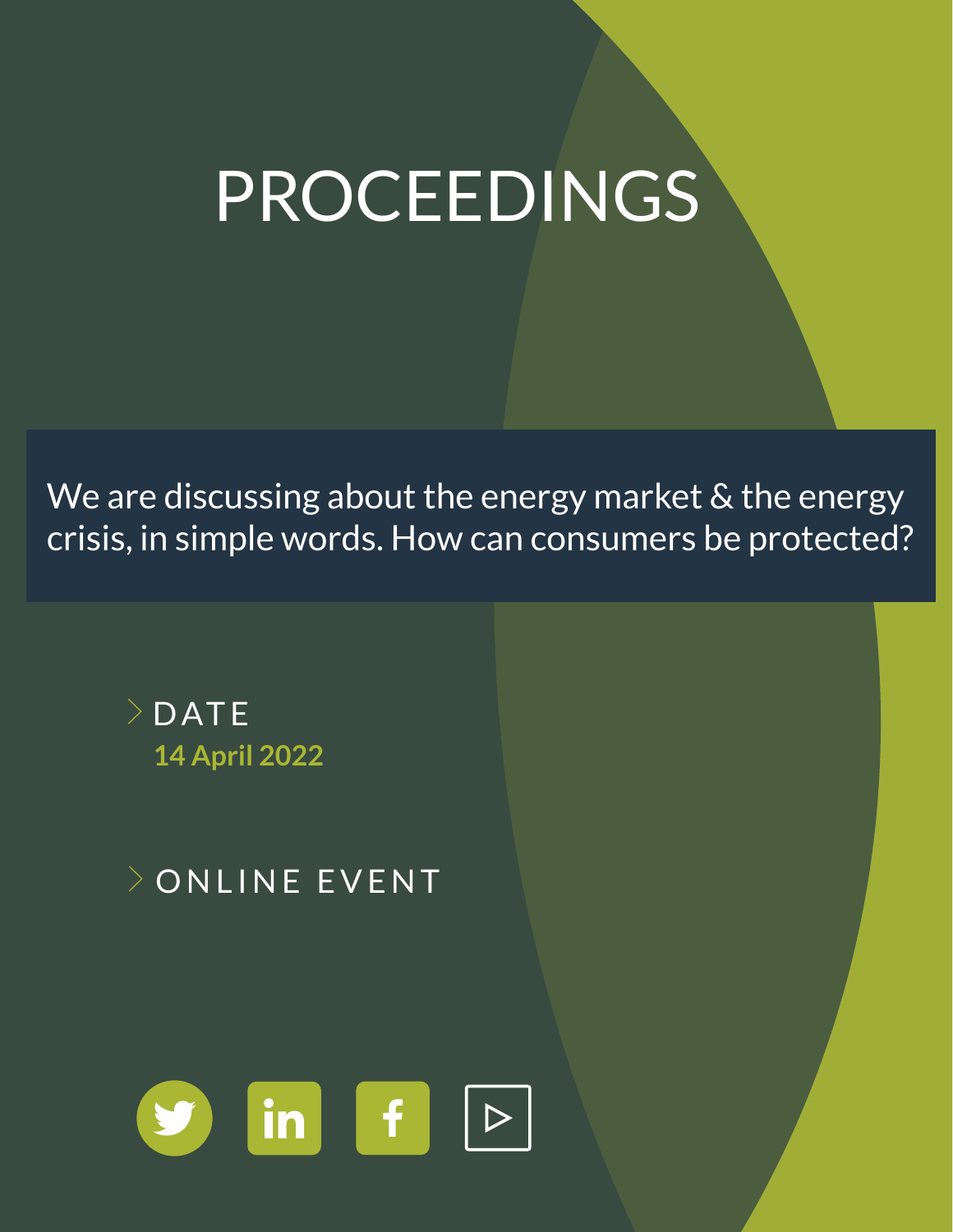

# AGENDA

**16.00-16.10** WELCOME

ENERGY MARKET: CLARIFYING KEY CONCEPTS **DIMITRIS KARDOMATEAS,** ENERGY CONSULTANT . FORMER GENERAL DIRECTOR OF STRATEGY & DEVELOPMENT OF NATURAL GAS TRANSMISSION SYSTEM OPERATOR , **GREECE 16.10-17.00**

CITIZEN-CENTERED PROTECTION AND SOLUTIONS: CLEAN BILLS, SELF-SUFFICIENCY AND ENERGY COMMUNITIES **PANAYIOTA KALAPOTHARAKOU,** PRESIDENT, CONSUMERS' ASSOCIATION THE QUALITY OF LIFE, EKPIZO **VICKY TZEGA**, LEGAL ADVISOR, CONSUMERS' ASSOCIATION THE QUALITY OF LIFE, **EKPIZO KYRIAKI METAXA**, PROGRAMME MANAGER, HEINRICH BOELL STIFTUNG, GREECE **DIMITRIS KITSIKOPOULOS**, ELECTRA ENERGY **ALICE COROVESSI**, MANAGING DIRECTOR, INZEB **IGNACIO NAVARRO**, GREENPEACE GREECE **17.00-17.50**

**17.50-18.00** CLOSING

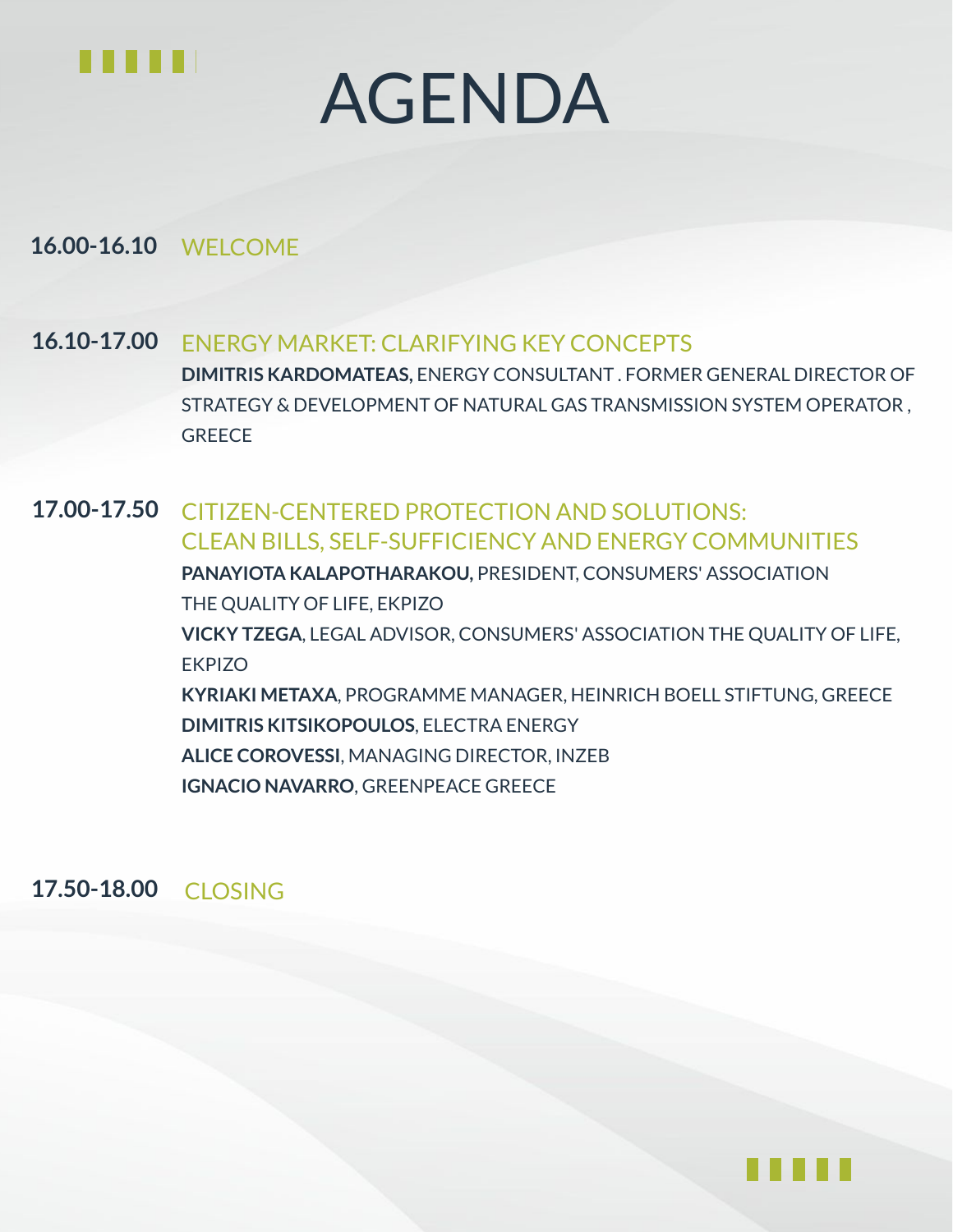

The online event We are discussing about the energy market & the energy crisis, in simple words. How can consumers be protected?, organised by [INZEB](https://inzeb.org/) and Electra [Energy](http://electraenergy.coop/) in collaboration with Heinrich Boell Stiftung Foundation [Thessaloniki,](https://gr.boell.org/en) Greece and the Consumers [Association](https://www.ekpizo.gr/en) – Quality of Life (EKPIZO), in the framework of the Energy Democracy Dialogues initiative. was held online on Thursday, April 14, 2022.

#### Welcome

Mr. Yiannis-Orestis Papadimitriou, Manifold Journalist, opened the event by welcoming the participants and introducing the aim and the scope of the event. Then he gave the floor to the organisers and co-organisers of the event for a short statement.

### **Session I: Energy market: Clarifying key concepts**

Dimitris Kardomateas, Energy Consultant, former General Director of Strategy & Development of Natural Gas Transmission System Operator, Greece

Mr. Kardomateas took the floor aiming to introduce to the public the complex international energy market system, in simple words. The purpose of his presentation was to try to explain the price increases in the energy sector and to attribute the cause-effect relationship.

He disagreed with the term crisis when referring to the energy crisis, which implies the meaning of the temporary, as in the case of the energy sector, a new reality emerges. As he continued, this is a regime of variable prices regarding electricity, as the price of natural gas has always been variable.

He also stressed that the so-called "crisis" is not a consequence of the energy transition -as it is wrongly believed- but it happened to develop at the same time. The energy crisis is a result of the change in the market model, while on the contrary the energy transition somewhat corrects the crisis. He then explained that the change in the market model began in 1996 with the first EU directive on the liberalisation of electricity markets and was completed last year when the electricity stock market operated in Greece. He also presented the structure of the energy market before and after the liberalisation, as well as the role of the Energy Regulatory Authority.

The power generation methods and the changes that have taken place in the past 20 years were also presented. Then, Mr. Kardomatesas explained how the stock market price is determined and the role of natural gas which was presented as dominant in the electricity generation mix in Greece, as it covers on average 40% of the production which as a share is twice the EU average. This is also one of the reasons why electricity prices in Greece are more expensive on the Greek stock market than on the stock markets of other member states.

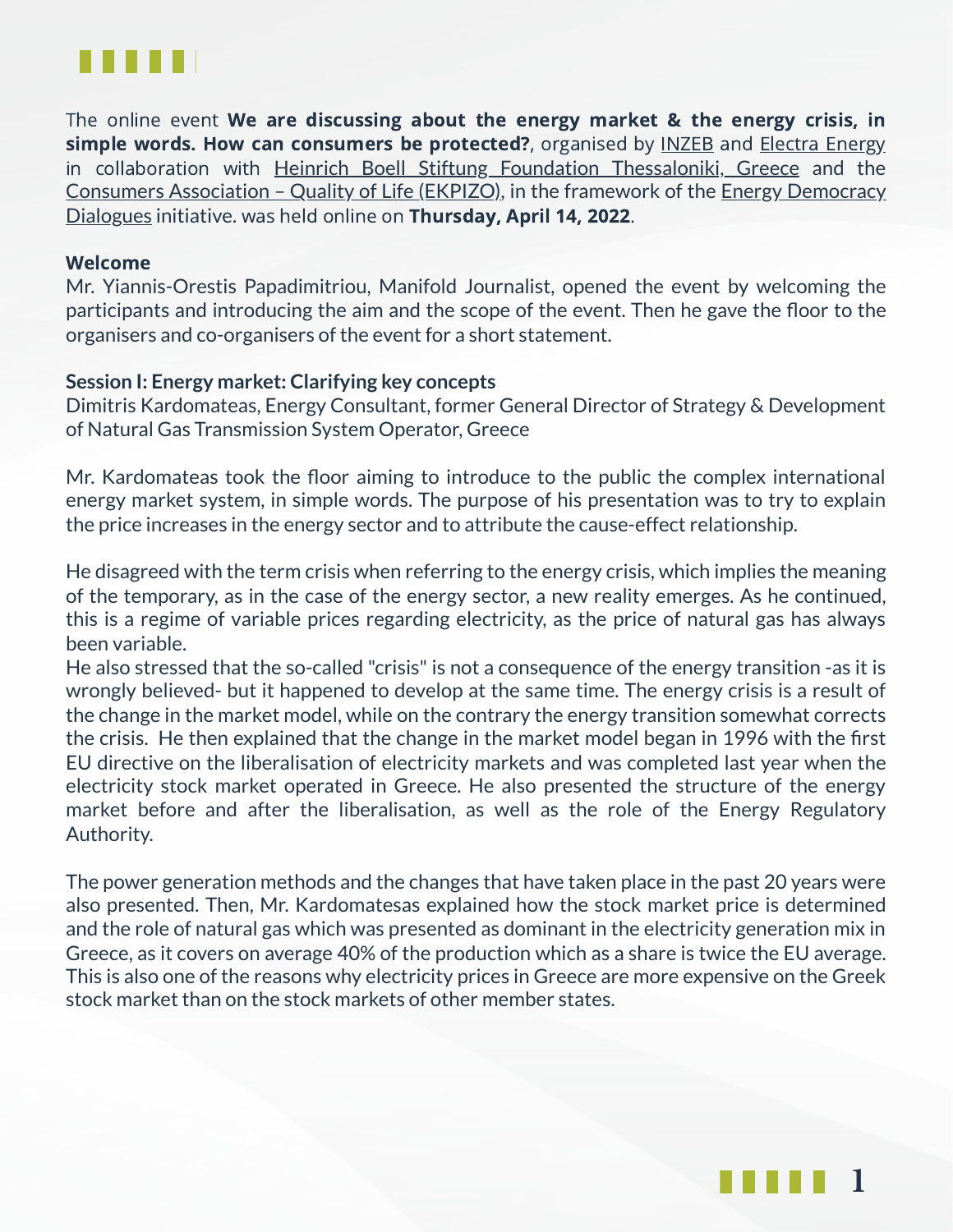

Another reason for the high prices in Greece is that the neighboring countries with which we are connected are also dependent on natural gas. He pointed out that the supply of energy does not need to be done only by the stock market but can also be done through bilateral contracts, long-term agreements, something that happens in most Member States, unlike Greece, where the percentage of daily consumption in stock market is at 100%.

Finally, he concluded his presentation by proposing measures to avoid energy crises, most of which are in the medium to long term time horizon and with systematic effort can contribute to achieving balance.

## Session II: **Citizen-centered protection and solutions: clean bills, self-sufficiency, and energy communities**

## Ignacio Navarro, Greenpeace Greece

Mr. Navarro presented the goal and the identity of the Greenpeace research that took place in February 2022, to 1,241 electricity consumers, concerning the energy sector in Greece.

The three chapters of the research concerned the energy crisis and energy costs, the perception of the energy transition and RES and the participation of citizens in energy communities and the energy transition.

Some of the worth-mentioning results presented were regarding the EU's climate change targets, where 43% of the surveyed participants occured to believe that these targets will not be met, while another 80% see the future adverse effects of the energy crisis on the quality of life.

Also, only 51% of respondents know how to reduce energy consumption.

Regarding the perception of the energy transition, only 12% are aware of government initiatives for sustainable energy production.

Two other findings he mentioned in his presentation show that 90% of energy consumers believe that it is necessary to increase the percentage of RES while another 66% would do energy saving projects and 53% would focus on self-consumption.

Regarding the energy communities, 51% support an energy transition with co-operation of local bodies and groups of citizens with each other, only 5% are well acquainted with energy communities, while 54% would become a member of an energy community.

**Vicky Tzega**, Legal Advisor, Consumers' Association "The Quality of Life", EKPIZO

**Panayota Kalapotharakou**, President, Consumers' Association "The Quality of Life", EKPIZO Ms. Tzega took the floor and referred to a campaign for clean electricity bills that EKPIZO has been running for the past two years.

She then presented the goals of EKPIZO regarding energy, stressing that energy should be a service of public benefit, a social good, a universal service, accessible and affordable, competitive, qualitative and uninterrupted, clean and green.

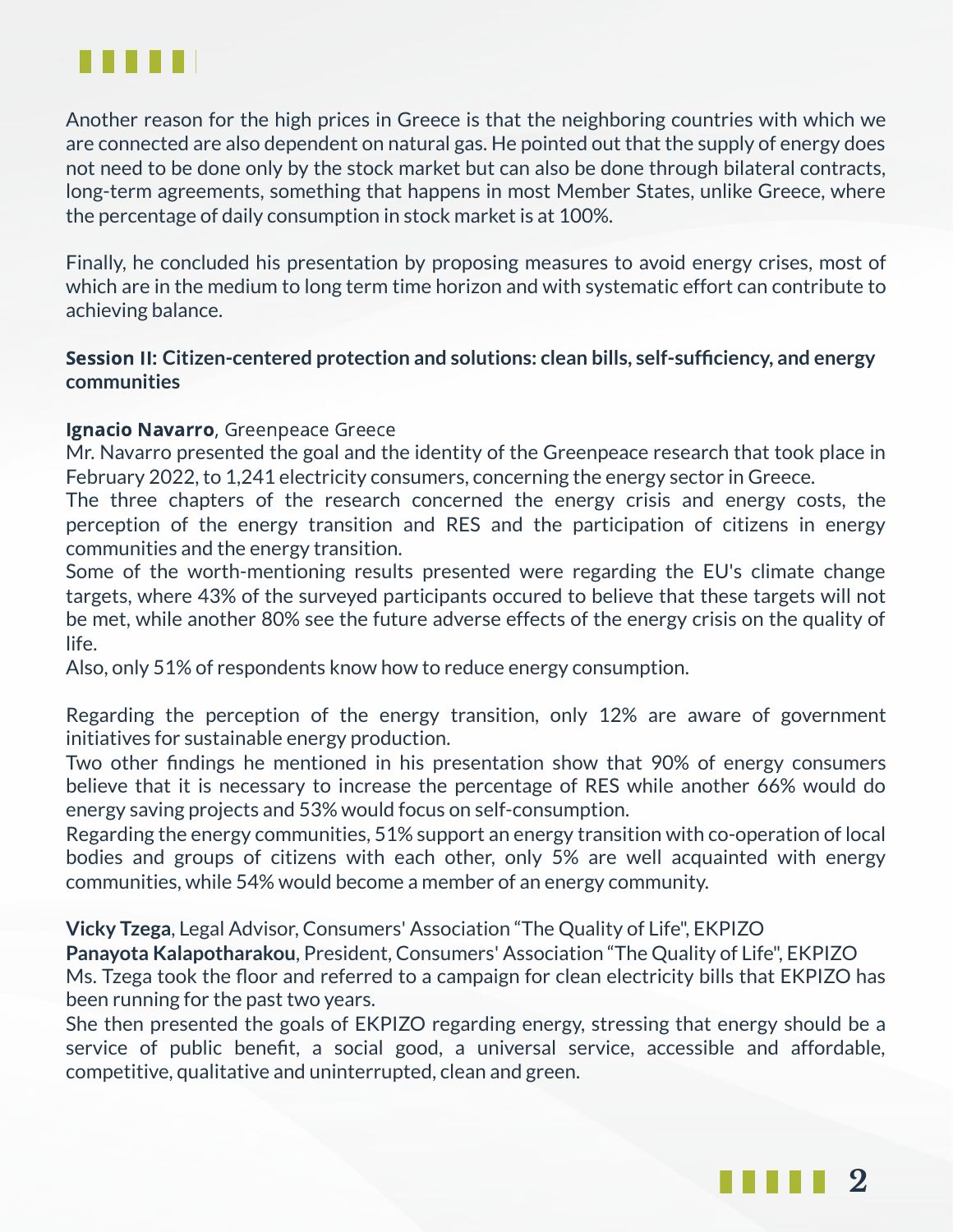

Also she referred to clean energy bills that should be simple, understandable, friendly, comprehensive, discreet, transparent, with no irrelevant charges, and there should be standardisation of the invoice for all suppliers while she also reported the organisation's findings on the current situation.

Finally, she presented the proposals of EKPIZO regarding the clean energy bills.

Then Ms. Kalapotharakou took the floor and referred to the requests of EKPIZO regarding electricity tariffs to include only energy consumption related costs.

The adjustment clause should be included in the price of kW/h.

The ordinary consumer who has limited knowledge is not possible to choose a supplier that benefits him/her.

She also spoke in favour of standardisation of information on the part of suppliers, which will contribute to the operation of healthy competition. She also characterised as unconventional, abusive and illegal the action of the suppliers concerning the unilateral modification of the fixed contracts and EKPIZO has called RAE and the competent ministries for immediate intervention for the cessation of this abusive practice. To prevent this action EKPIZO is going to proceed with collective lawsuits and precautionary measures.

Among the proposals of EKPIZO regarding the clean energy bills are: Ceiling in the adjustment clause, ceiling in the stock market, abolition of indirect taxes, separation of inherent charges.

She concluded by stating that there is a distortion in the energy market at all levels. Energy bills need to be streamlined to help consumers and the repayment of the bills should be related to the monthly income.

### **Dimitris Kitsikopoulos**, Electra Energy Coop

Mr. Kitsikopoulos took the floor to share his view on the matter. He suggested self-production and self-consumption as a solution. He also referred to the involvement of consumers in energy communities, that could be used as a tool to help the consumers.

## **Alice Corovessi**, Managing Director, INZEB

Ms. Corovessi mentioned the aging building stock of both Greece and EU. She spoke about the EU directive, regarding emphasising the upgrading and renovation of buildings and increasing the pace of renovation..

She concluded that by upgrading the buildings the energy consumption is being reduced which has direct impact on the consumer's wallet.

### **Kyriaki Metaxa**, Programme Manager, Heinrich Boell Stiftung, Greece

Ms. Metaxa referred to the request for the institutionalisation of energy as a basic right, such as water. Energy should not be a luxury but should be treated as a basic good.

The discussion was moderated by Manifold journalist, **Yiannis-Orestis Papadimitriou.**